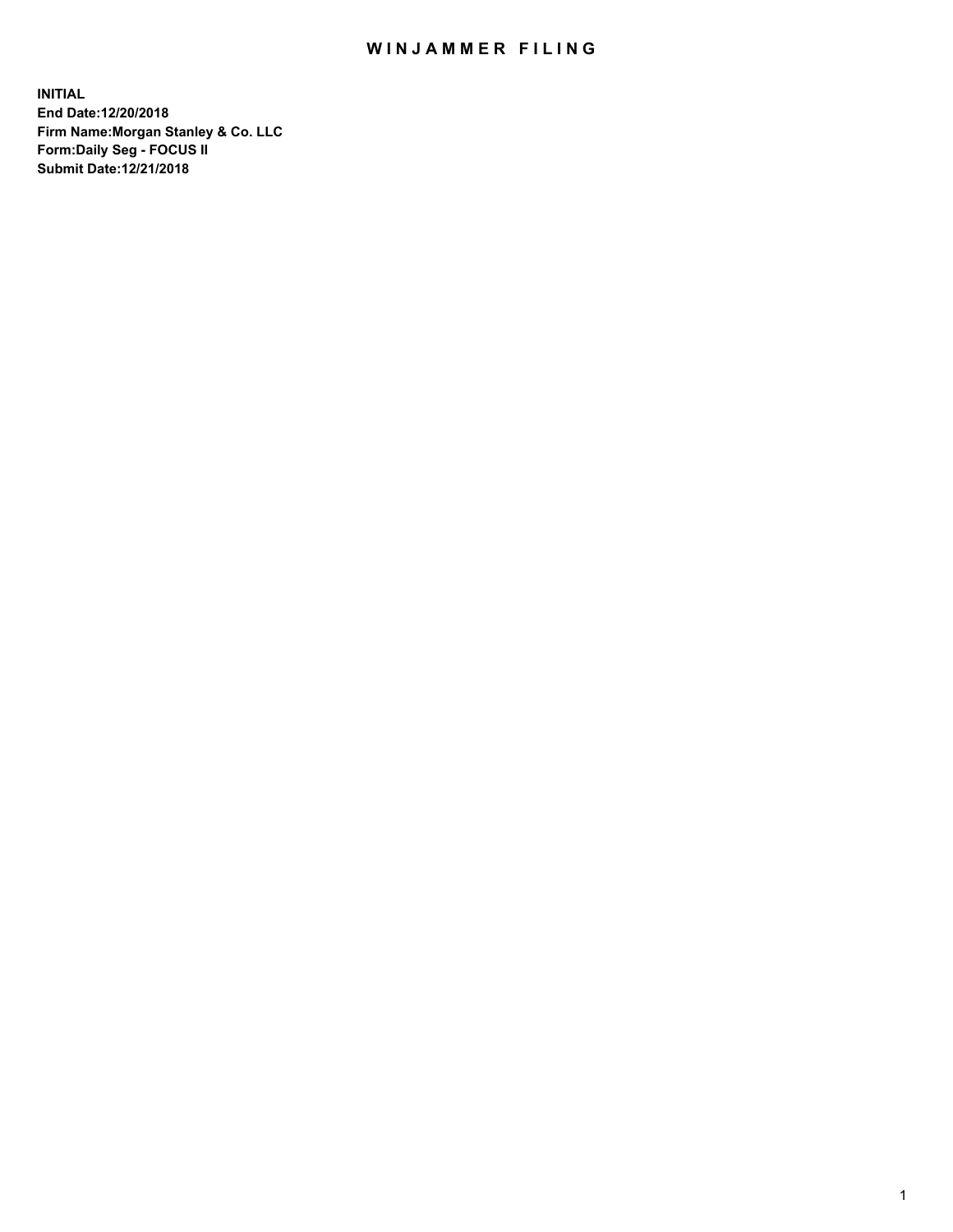**INITIAL End Date:12/20/2018 Firm Name:Morgan Stanley & Co. LLC Form:Daily Seg - FOCUS II Submit Date:12/21/2018 Daily Segregation - Cover Page**

| Name of Company                                                                                                                                                                                                                                                                                                                | Morgan Stanley & Co. LLC                               |
|--------------------------------------------------------------------------------------------------------------------------------------------------------------------------------------------------------------------------------------------------------------------------------------------------------------------------------|--------------------------------------------------------|
| <b>Contact Name</b>                                                                                                                                                                                                                                                                                                            | <b>Ikram Shah</b>                                      |
| <b>Contact Phone Number</b>                                                                                                                                                                                                                                                                                                    | 212-276-0963                                           |
| <b>Contact Email Address</b>                                                                                                                                                                                                                                                                                                   | Ikram.shah@morganstanley.com                           |
| FCM's Customer Segregated Funds Residual Interest Target (choose one):<br>a. Minimum dollar amount: ; or<br>b. Minimum percentage of customer segregated funds required:% ; or<br>c. Dollar amount range between: and; or<br>d. Percentage range of customer segregated funds required between:% and%.                         | 280,000,000<br><u>0</u><br>00<br>00                    |
| FCM's Customer Secured Amount Funds Residual Interest Target (choose one):<br>a. Minimum dollar amount: ; or<br>b. Minimum percentage of customer secured funds required:% ; or<br>c. Dollar amount range between: and; or<br>d. Percentage range of customer secured funds required between: % and %.                         | 140,000,000<br><u>0</u><br><u>00</u><br>0 <sub>0</sub> |
| FCM's Cleared Swaps Customer Collateral Residual Interest Target (choose one):<br>a. Minimum dollar amount: ; or<br>b. Minimum percentage of cleared swaps customer collateral required:% ; or<br>c. Dollar amount range between: and; or<br>d. Percentage range of cleared swaps customer collateral required between:% and%. | 92,000,000<br><u>0</u><br>0 Q<br>00                    |

Attach supporting documents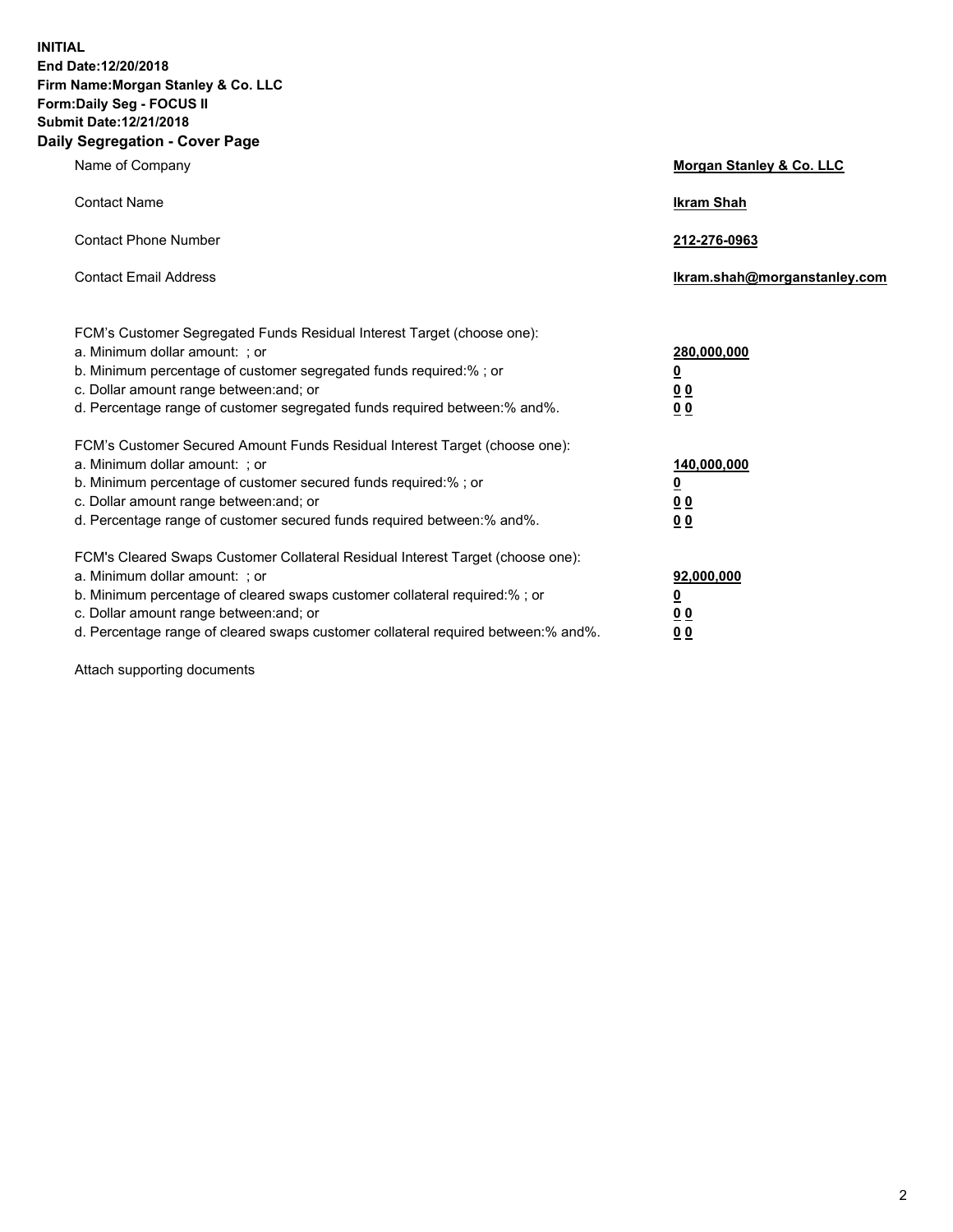## **INITIAL End Date:12/20/2018 Firm Name:Morgan Stanley & Co. LLC Form:Daily Seg - FOCUS II Submit Date:12/21/2018**

## **Daily Segregation - Secured Amounts**

Foreign Futures and Foreign Options Secured Amounts Amount required to be set aside pursuant to law, rule or regulation of a foreign government or a rule of a self-regulatory organization authorized thereunder 1. Net ledger balance - Foreign Futures and Foreign Option Trading - All Customers A. Cash **3,706,562,998** [7315] B. Securities (at market) **2,063,446,891** [7317]

- 
- 2. Net unrealized profit (loss) in open futures contracts traded on a foreign board of trade **-979,458,451** [7325]
- 3. Exchange traded options
	- a. Market value of open option contracts purchased on a foreign board of trade **6,765,348** [7335]
	- b. Market value of open contracts granted (sold) on a foreign board of trade **-7,938,740** [7337]
- 4. Net equity (deficit) (add lines 1. 2. and 3.) **4,789,378,046** [7345]
- 5. Account liquidating to a deficit and account with a debit balances gross amount **353,580,420** [7351] Less: amount offset by customer owned securities **-351,599,388** [7352] **1,981,032**
- 6. Amount required to be set aside as the secured amount Net Liquidating Equity Method (add lines 4 and 5)
- 7. Greater of amount required to be set aside pursuant to foreign jurisdiction (above) or line 6.

## FUNDS DEPOSITED IN SEPARATE REGULATION 30.7 ACCOUNTS

- 1. Cash in banks
	- A. Banks located in the United States **343,152,065** [7500]
	- B. Other banks qualified under Regulation 30.7 **825,559,873** [7520] **1,168,711,938**
- 2. Securities
	- A. In safekeeping with banks located in the United States **96,837,875** [7540]
	- B. In safekeeping with other banks qualified under Regulation 30.7 **0** [7560] **96,837,875** [7570]
- 3. Equities with registered futures commission merchants
	-
	- B. Securities **0** [7590]
	- C. Unrealized gain (loss) on open futures contracts **-233,865** [7600]
	- D. Value of long option contracts **0** [7610]
- E. Value of short option contracts **0** [7615] **6,653,871** [7620]
- 4. Amounts held by clearing organizations of foreign boards of trade
	- A. Cash **0** [7640]
	- B. Securities **0** [7650]
	- C. Amount due to (from) clearing organization daily variation **0** [7660]
	- D. Value of long option contracts **0** [7670]
	- E. Value of short option contracts **0** [7675] **0** [7680]
- 5. Amounts held by members of foreign boards of trade
	-
	-
	- C. Unrealized gain (loss) on open futures contracts **-979,224,586** [7720]
	- D. Value of long option contracts **6,765,348** [7730]
	- E. Value of short option contracts **-7,938,740** [7735] **3,711,650,537**
- 6. Amounts with other depositories designated by a foreign board of trade **0** [7760]
- 7. Segregated funds on hand **0** [7765]
- 8. Total funds in separate section 30.7 accounts **4,983,854,221** [7770]
- 9. Excess (deficiency) Set Aside for Secured Amount (subtract line 7 Secured Statement Page 1 from Line 8)
- 10. Management Target Amount for Excess funds in separate section 30.7 accounts **140,000,000** [7780]
- 11. Excess (deficiency) funds in separate 30.7 accounts over (under) Management Target **52,495,143** [7785]

**0** [7305]

[7354] **4,791,359,078** [7355]

**4,791,359,078** [7360]

[7530]

A. Cash **6,887,736** [7580]

 A. Cash **2,725,439,499** [7700] B. Securities **1,966,609,016** [7710] [7740] **192,495,143** [7380]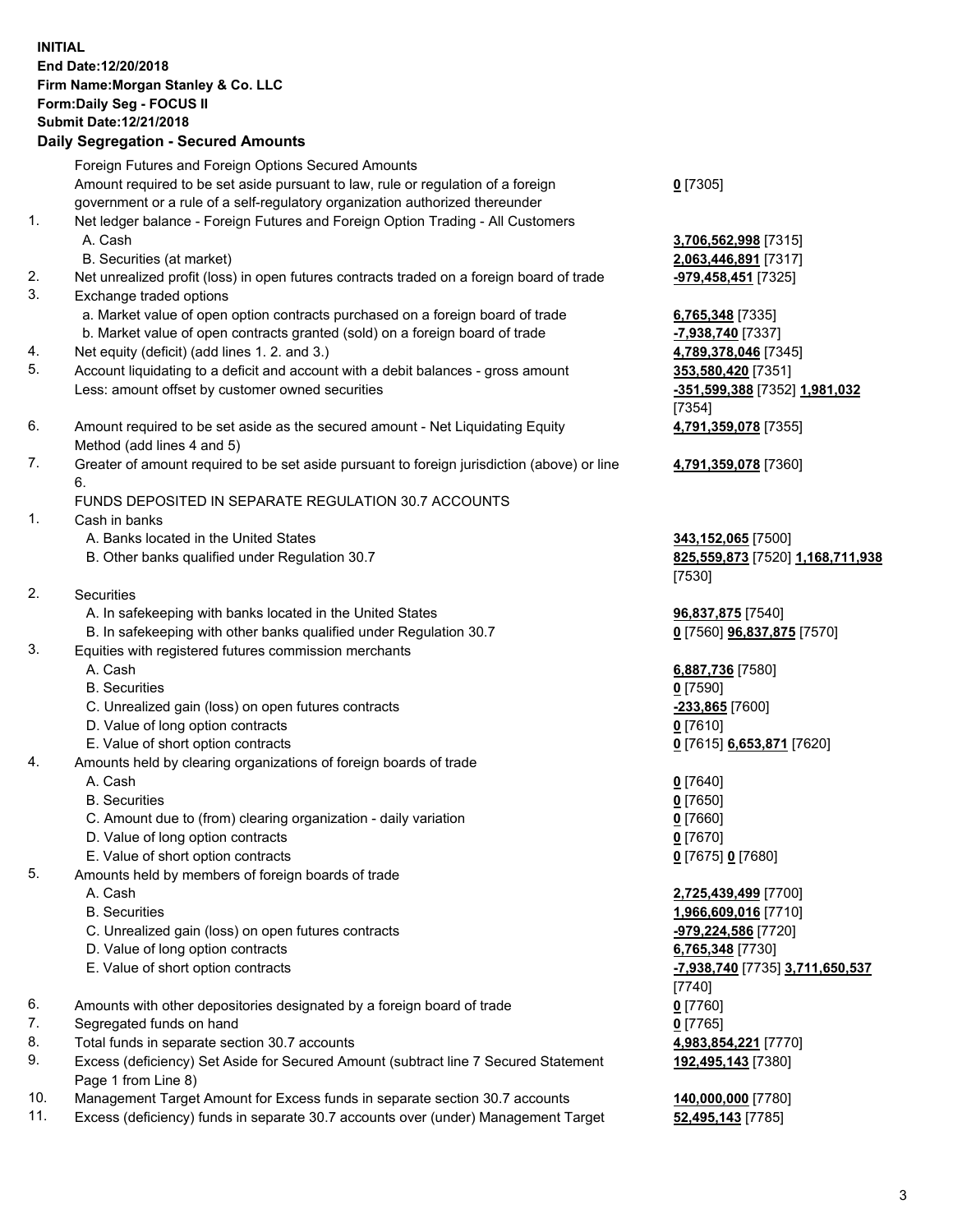**INITIAL End Date:12/20/2018 Firm Name:Morgan Stanley & Co. LLC Form:Daily Seg - FOCUS II Submit Date:12/21/2018 Daily Segregation - Segregation Statement** SEGREGATION REQUIREMENTS(Section 4d(2) of the CEAct) 1. Net ledger balance A. Cash **10,728,248,507** [7010] B. Securities (at market) **6,365,781,162** [7020] 2. Net unrealized profit (loss) in open futures contracts traded on a contract market **-279,860,564** [7030] 3. Exchange traded options A. Add market value of open option contracts purchased on a contract market **328,703,469** [7032] B. Deduct market value of open option contracts granted (sold) on a contract market **-491,218,906** [7033] 4. Net equity (deficit) (add lines 1, 2 and 3) **16,651,653,668** [7040] 5. Accounts liquidating to a deficit and accounts with debit balances - gross amount **492,162,160** [7045] Less: amount offset by customer securities **-484,644,979** [7047] **7,517,181** [7050] 6. Amount required to be segregated (add lines 4 and 5) **16,659,170,849** [7060] FUNDS IN SEGREGATED ACCOUNTS 7. Deposited in segregated funds bank accounts A. Cash **4,092,468,956** [7070] B. Securities representing investments of customers' funds (at market) **0** [7080] C. Securities held for particular customers or option customers in lieu of cash (at market) **521,415,085** [7090] 8. Margins on deposit with derivatives clearing organizations of contract markets A. Cash **6,682,322,960** [7100] B. Securities representing investments of customers' funds (at market) **0** [7110] C. Securities held for particular customers or option customers in lieu of cash (at market) **5,844,366,077** [7120] 9. Net settlement from (to) derivatives clearing organizations of contract markets **1,824,933** [7130] 10. Exchange traded options A. Value of open long option contracts **328,703,469** [7132] B. Value of open short option contracts **-491,218,906** [7133] 11. Net equities with other FCMs A. Net liquidating equity **9,685,802** [7140] B. Securities representing investments of customers' funds (at market) **0** [7160] C. Securities held for particular customers or option customers in lieu of cash (at market) **0** [7170] 12. Segregated funds on hand **0** [7150] 13. Total amount in segregation (add lines 7 through 12) **16,989,568,376** [7180] 14. Excess (deficiency) funds in segregation (subtract line 6 from line 13) **330,397,527** [7190]

- 15. Management Target Amount for Excess funds in segregation **280,000,000** [7194]
- 16. Excess (deficiency) funds in segregation over (under) Management Target Amount Excess

4

**50,397,527** [7198]